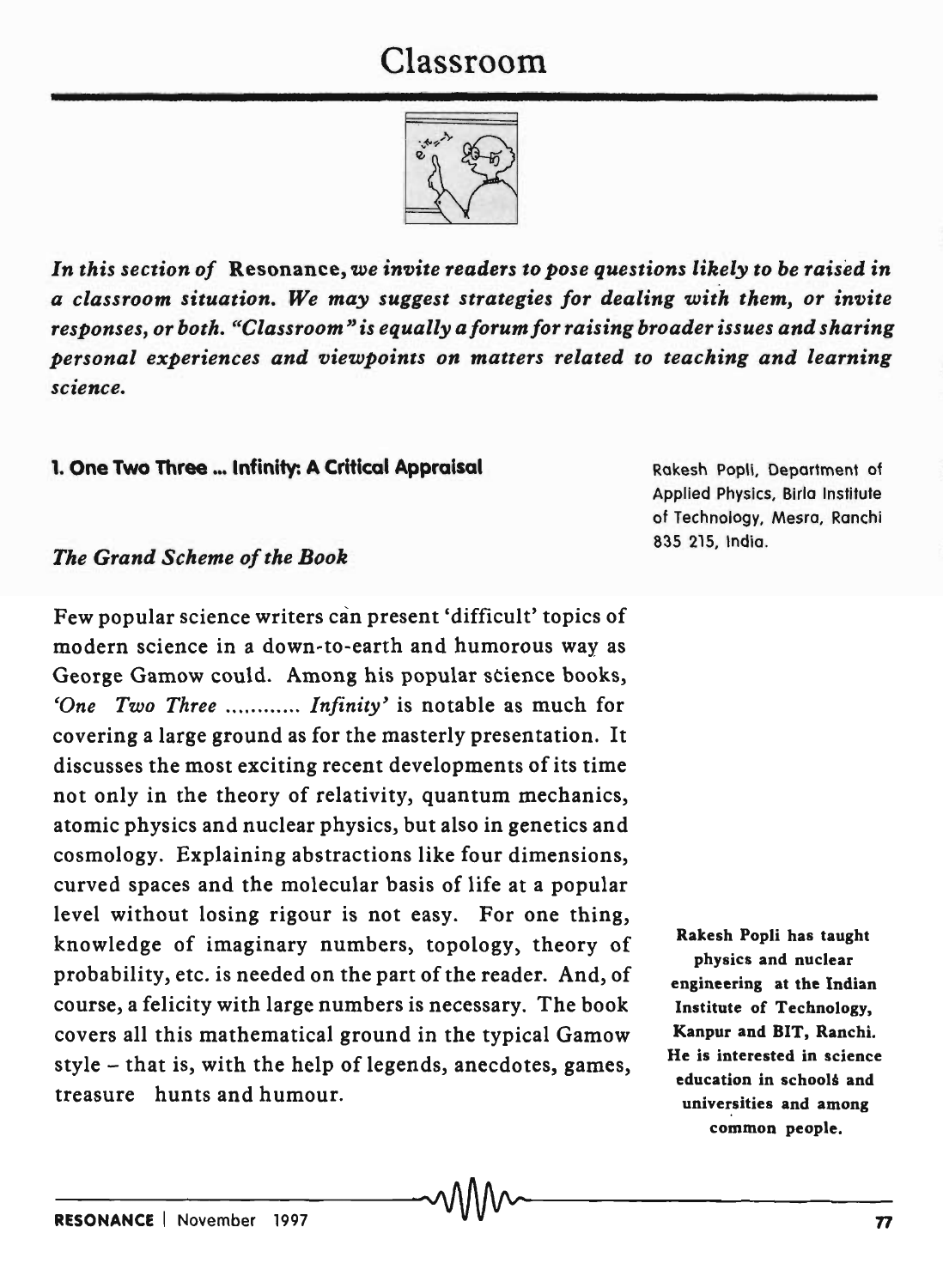#### CLASSROOM

It is quite a surprise for most readers that there can be a geometry without any measurement of lengths, angles, etc.

The author starts by giving hilarious examples of large numbers, including the famous one about wheat grains necessary to 'cover' the 64 squares of the chess-board, each square requiring twice the number of grains compared to the previous one. He goes on to talk about numbers which are really infinite, and even explains Georg Cantor's method of comparing infinities of various orders. The representation of imaginary and complex numbers on a two-dimensional plane is made lively by the story of a poor adventurer who missed a big treasure just because he could not locate a reference point given in the map, while a little complex algebra would have shown that the coordinates of that reference point were quite irrelevant because they cancelled out!

The section on relativity shows Gamow at his best. He starts with neither mechanics nor optics but topology and properties of space. It is quite a surprise for most readers that there can be a geometry without any measurement of lengths, angles, etc. Gamow introduces the notion of a curved space by drawing analogies with two dimensional curved spaces which are easier to imagine and 'construct'. By a series of fantastic mental exercises, he tries to enable the reader to visualise a four-dimensional space, and points out that the fourth dimension may be taken as a measure of time. He then explains how a rotation of the space - time axes amounts to a transformation to another frame of reference moving with a constant velocity with respect to the original one. The relativistic phenomena of Lorentz contraction and time-dilation are then explained on the basis of such a rotation of axes.

In the third section on 'Microcosm', the reader is led to successively finer units of the structure of matter: molecules, atoms, nuclei and elementary particles, also coming across the uncertainty principle and quantum concepts. The notions of thermal motion, probability theory and entropy are brought home through facts, games and humour. These notions are then related to genetics and an analysis of the distinction between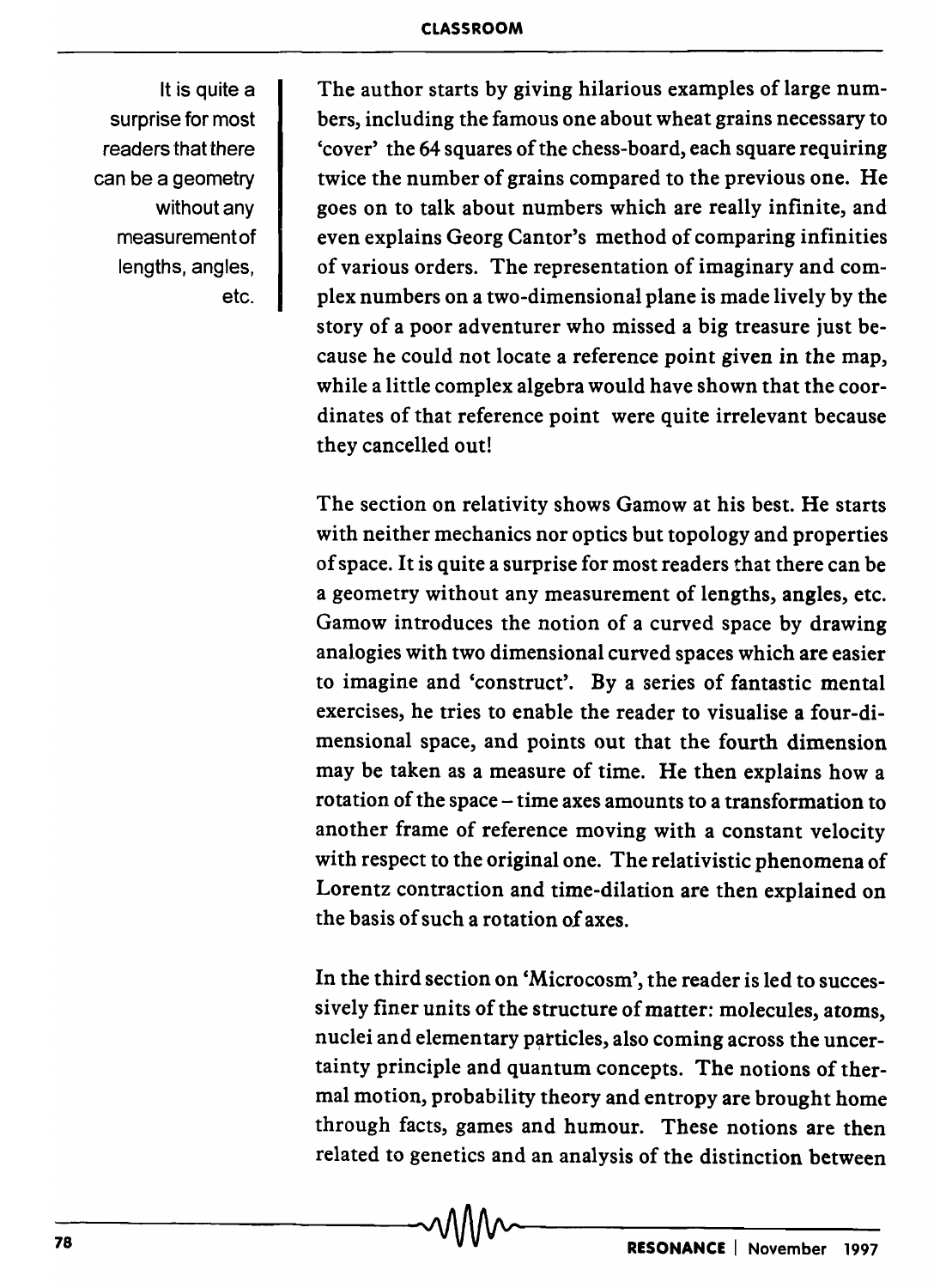'living' and 'non-living' matter. The similarity of the structure of genes with that of viruses is pointed out and the possibility of synthesis of these units is explained.

In the last section on 'Macrocosm', Gamow describes how distances to the moon, the sun, other stars and galaxies are measured. Finally he gives a fascinating account of the birth of the planets of our solar system and life cycles of stars and galaxies.

# *Turning Right Shoes into Left*

One of the most interesting games played with curved spaces concerns the right-left inversion of objects like gloves and shoes. Can a right shoe be turned into a left one (without deforming it)? Or, for that matter, can a space traveller come back from his journey around the universe with his heart on the right side of his chest? To take a two-dimensional analogy first, Gamow describes in chapter IV the exotic properties of the *Mobius surface,* which can be made by taking a long strip of paper and gluing the two ends together into a ring *after giving the strip one twist (Figure* 1). Now, if a two-dimensional 'shadowdonkey', confined to such a surface, goes around this ring once, he will be converted from a 'left-looking' creature (position 1) into a 'right looking' one (position 4, turned upside down without lifting the donkey off the surface). This feat cannot be performed on an ordinary surface, whether open (say, a plane) or closed (say, a spherical surface). Now, Gamow says, "imagine that our three-dimensional space is also closed upon itself and, in addition, has a 'twist' in it". "In that case", he says, "manufacturers of shoes will have the dubious advantage of being able to simplify production by making only one kind of shoes (for one foot) and shipping one half of them around the universe to turn them into the kind needed for the other half of the world's feet .... " (p. 65) (illustrated in *Figure* 2).

The reader may be warned of a possible pitfall here. If one actually makes a Mobius ring with paper and attaches a paper -



Figure 1. (a) Making a Möbius ring; (b) Gamow's donkey goes round a M6blus ring.

Figure 2. Will a right shoe become left after going once round a curved and *twisted*  universe?

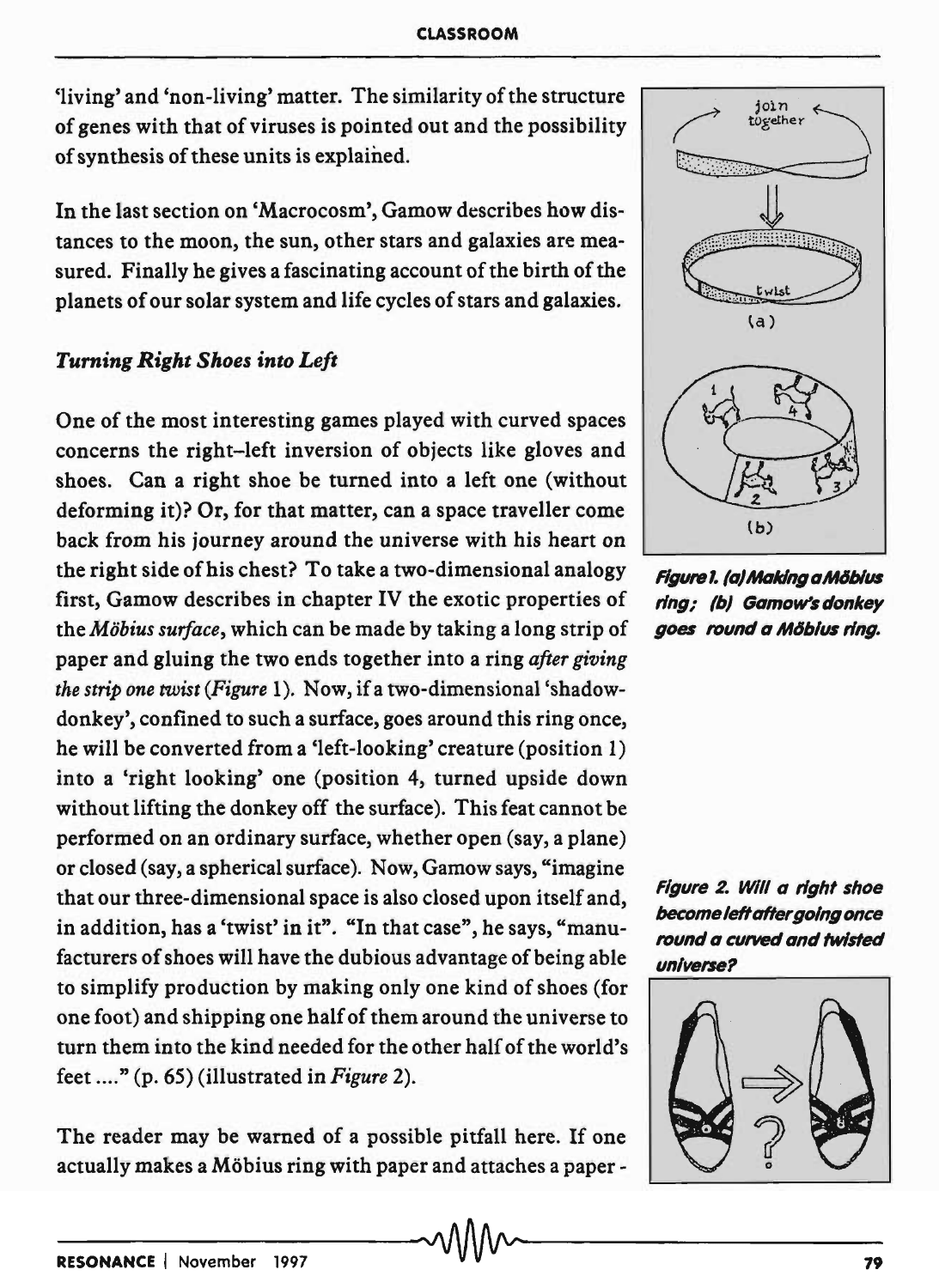"To be sure, if speeds that approached the velocity of light made time in a moving system run slower, a superlight velocity should turn time backward."

donkey to it (or, to make it easier, takes an iron strip and a magnetic animal), it will turn out that the donkey reaches the 'same point' but on the *other surface* of the strip. So, is it that the left shoes manufactured by Gamow Shoe company, after travelling all round the universe, will not be available for people's right feet in spite of reaching the correct  $(x,y,z)$  coordinates? It is interesting that Gamow has himself described two examples of such a 'double space' (pp. 55-56) and pointed out how "a friend of yours could be very close to you in spite of the fact that in order to see him, and to shake his hand, you would have to go a long way around".

Actually, what is meant here by Mobius surface is a pure surface, not a material strip embedded in a three-dimensional space and thus having *two* surfaces. Likewise, if we consider a three-dimensional space, curved and 'twisted' properly, then the left-right inversion promised by Gamow should indeed occur.

# *Relativity: Can Time Run Backwards?*

Another slippery situation arises in chapter V on 'Relativity of Space and Time'. After vividly describing some highly imaginative effects of time-dilation in a situation where the velocity of a space-ship  $(v)$  approaches the velocity of light  $(c)$ , Gamow asks what would happen if *v* were to be *greater than* c, and gives the following limerick:

"There was a young girl named Miss Bright, who could travel faster than light. She departed one day In an Einsteinian way, And came back on the previous night",

adding, "To be sure, if speeds that approached the velocity of light made time in a moving system run slower, a super-light velocity should turn time backward" (pp. 104). But, wait a minute! The factor involved in the time-dilation equation,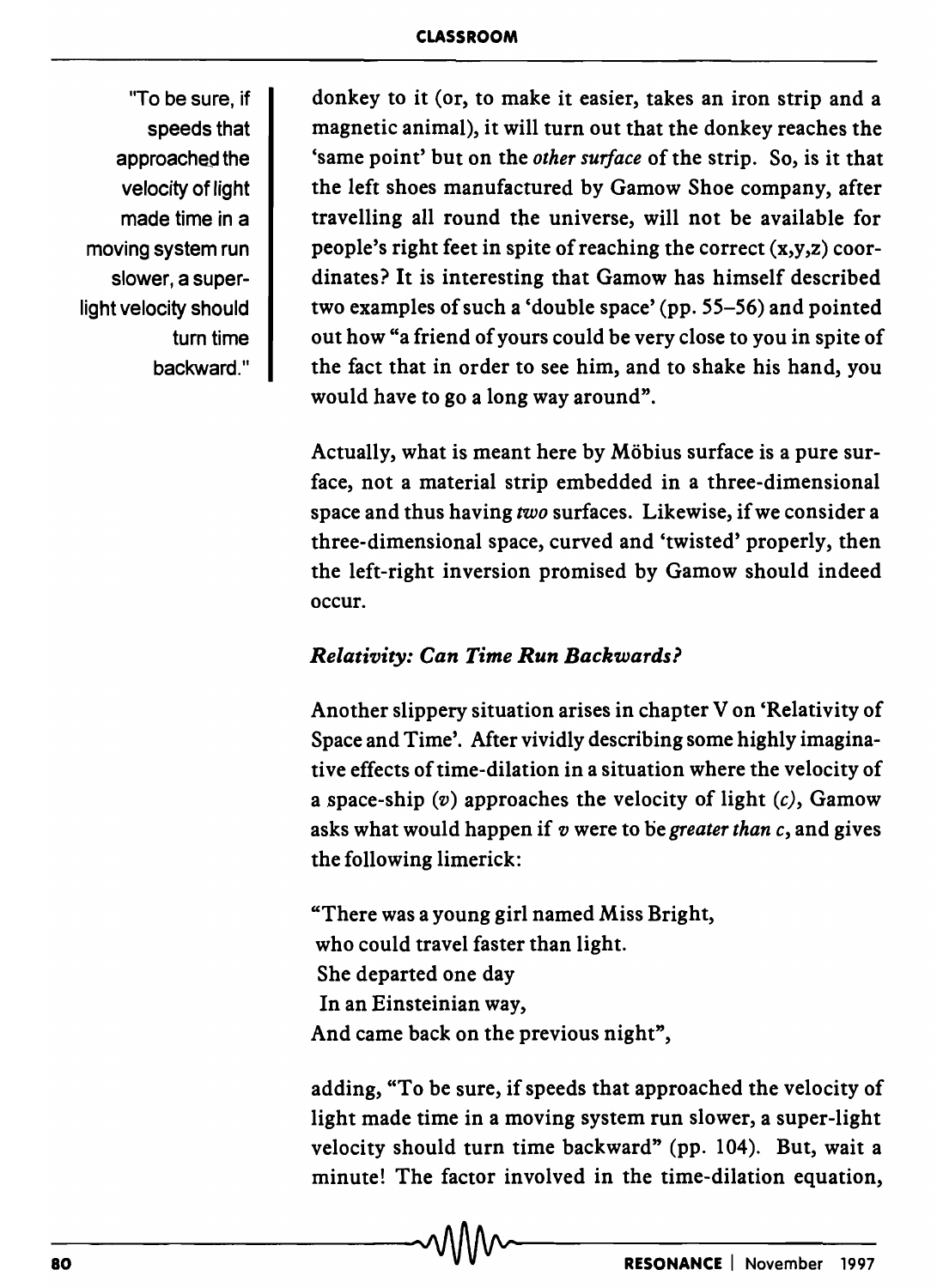$(1-v^2/c^2)^{1/2}$ , becomes an *imaginary* number, not a *negative* one, as *v* exceeds c. So, is Gamow wrong in saying that time could be turned backward?

Actually, he is right, although perhaps the point needs to be explained further than it has been in the book. When the spatial separation of two events is larger than the distance light can travel during the time interval between these events, we say their four-dimensional separation is 'space-like'. The time sequence of two such events is not absolute, i.e. a suitable frame of reference can be found in which the time sequence of the two events is inverted. Now, our Miss Bright, having a velocity  $v > c$ , is obviously travelling along a 'space like' curve. Therefore, it is possible for the event of her arrival at a point to be seen as *earlier* than the event of her departure from a 'previous' point (in a suitable reference frame).



**Figure 3 Wrong construc**tion of a spherical triangle: BC is not a 'straight line', i.e. a geodesic. Dashed BC will correct this error, but then the sum of the three angles will not be so much greater than *180*<sup>.</sup>

## *Constructing a Spherical Triangle*

Further on in the same chapter (p. 106-107), the problem of detecting any curvature in our three-dimensional space is dealt with. Gamow first gives a two-dimensional example: a spherical surface. If you construct a triangle on such a surface, the sum of its angles is greater than 180°! But the construction described by him is not exactly correct. He says, "Indeed, a spherical triangle formed by sections of two geographical meridians diverging from the pole and the section of a parallel (also in a geographical sense) cut by them, has two right angles at the base and can have any angle between 0° and 360° at the top .... " (see *Figure* 3). Thus, it appears that the sum of the angles of such a triangle can be anywhere from two to six right angles, *depending solely on the angle at the pole, irrespective of the size of the triangle*. Since any point on a spherical surface can be called a pole, you should be able to construct triangles in your backyard where the sum of the three angles would be 200°, 240°, or 380° ....... ! Of course, this goes against everyday experience; so we run into a paradox.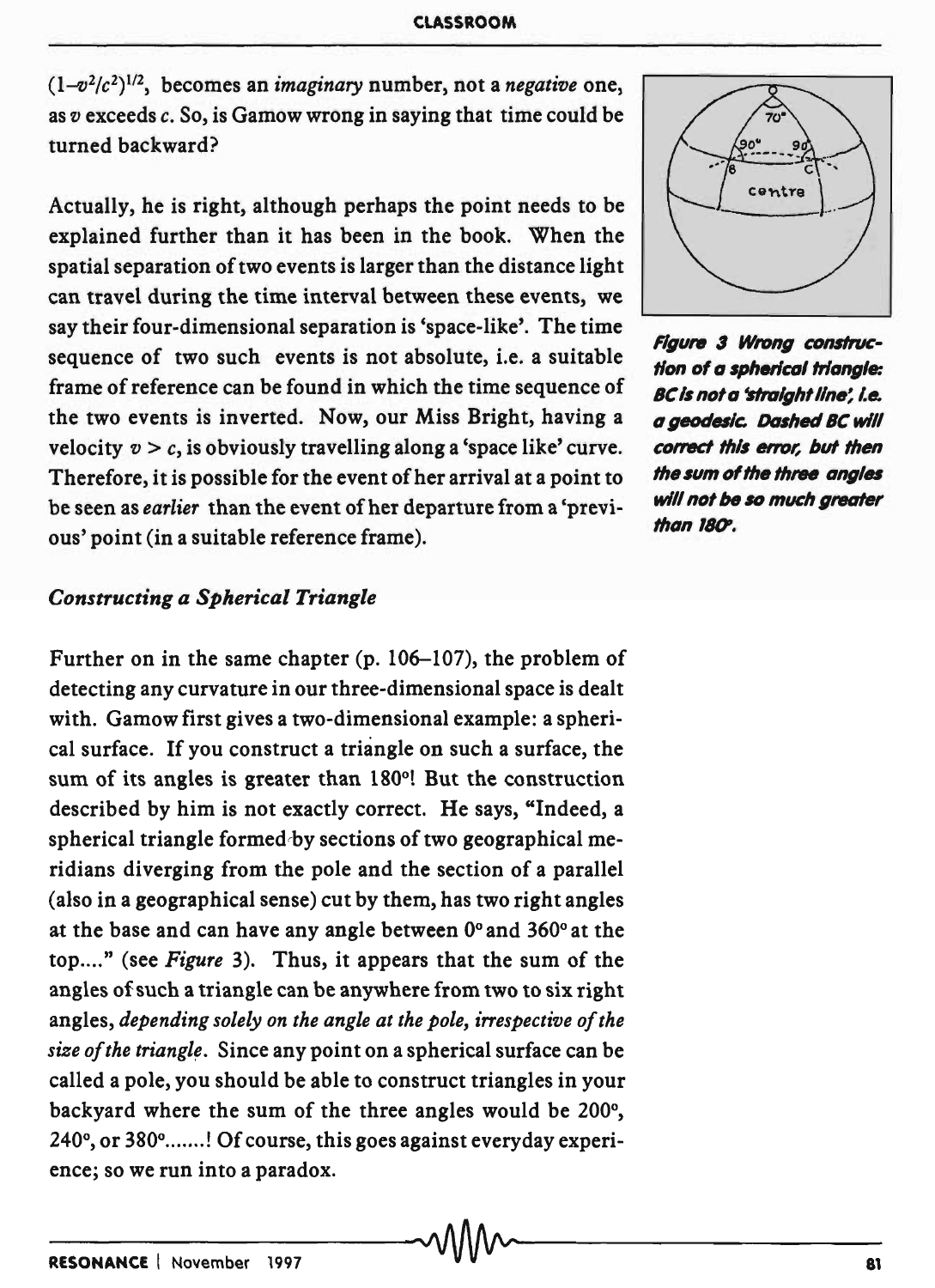

Figure 4. An uneven distribution (2:1) of air molecules in two halves of a room. With a room of usual dimensions (and normal pressure), such a distribution would occur extremely rarely, but with microscopic dimensions, it is expected to occur millions of times every second.

The key for resolving this paradox lies within the same chapter. On a curved surface, the counter-part of a straight line, i.e. the shortest distance between two given points, is called a geodesic. So, each of the sides of our triangle *(Figure* 3) must be geodesic, i.e part of a great circle. (Great circles are those circles on a spherical surface whose centres lie at the centre of the sphere. All meridians and the equator are great circles.) Looking at our 'triangle' OBC, we see that sides OB and OC, being parts of meridians, are indeed geodesics, but BC, which is described as a part of any parallel, is not a geodesic, unless the *parallel is the equator.* Therefore, Gamow's construction does not qualify as a triangle unless it extends from a pole to the equator. On the other hand, if a small triangle like OBC is to be drawn correctly, BC will have to be part of a great circle (shown as dashed line); in that case, angles Band C will not be right angles any more.

#### *Density Fluctuations in Air*

Later in the same chapter, another error creeps in when Gamow demonstrates how extremely improbable it is that all the molecules of air in a room gather in one half of the room, leaving the other half completely empty. (In fact, even a 2:1 imbalance is extremely unlikely.) He points out that the result would be very different at a much smaller scale. Replacing the room with a cube of size  $10^{-6}$  cm, which will have just 30 molecules in it, he sets out to calculate how many times per second it will happen that 20 molecules gather in one half on this 'room', leaving only lOin the other half *(Figure* 4). First he calculates (p. 229) that a reshuffling or randomization of position will take place  $5x10^9$  times per second. Then he says, "... the distribution in which 20 molecules are at one end and 10 molecules at the other end (i.e. only 10 extra molecules collected at the one end) will occur with the frequency of  $(1/2)^{10}x$  $5 \times 10^{9} =$ ......".

Now, this is not quite correct. Gamow is apparently holding 20